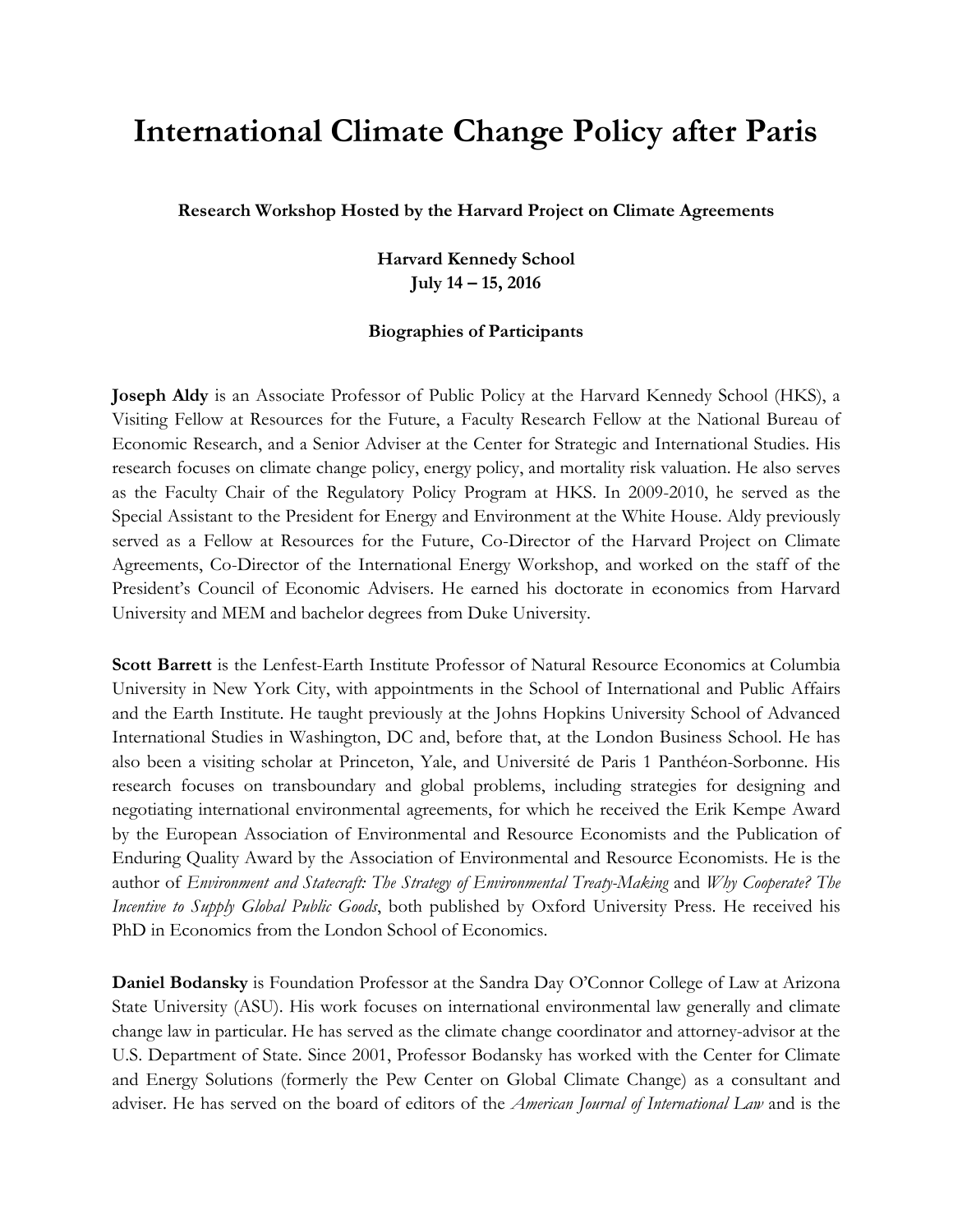U.S.-nominated arbitrator under the Antarctic Environment Protocol. Professor Bodansky's book, *The Art and Craft of International Environmental Law* (Harvard 2010) received the 2011 Harold & Margaret Sprout Award from the International Studies Association as the best book in the field of international environmental studies. He also co-edited the *Oxford Handbook of International Environmental Law* (Oxford 2006). Professor Bodansky received his undergraduate degree from Harvard College, an M.Phil. in the History and Philosophy of Science from Cambridge University, and his law degree from Yale Law School, where he was a member of the *Yale Law Journal*.

**Carlo Carraro** is a professor of Environmental Economics at Ca' Foscari University of Venice. He holds a Ph.D. from Princeton University. He was President of the University of Venice from 2009 to 2014 and Director of the Department of Economics from 2005 to 2008. In 2008, he was elected Vice-Chair of Working Group III and Member of the Bureau of the Intergovernmental Panel on Climate Change (IPCC). In 2015, he was re-elected for a second term. He has worked as an IPCC Lead Author since 1995. Professor Carraro is the Scientific Director of *Fondazione Eni Enrico Mattei*, Executive Board Member of the Euro-Mediterranean Centre for Climate Change, and Director of the International Centre for Climate Governance. He is also President-Elect of the European Association of Environmental and Resource Economists, Co-Chair of the Green Growth Knowledge Platform Advisory Committee, and Editor of the Review of Environmental Economics and Policy, the most important international journal in its field. His blog is www.carlocarraro.org.

**Mariana Conte Grand** is Professor of Economics, Universidad del CEMA (Buenos Aires, Argentina). She holds a B.A. in Economics (Universidad Nacional de La Plata, 1990), M.A. in Public Policy (Instituto Torcuato Di Tella, 1992), and a Ph.D. in Economics (UCLA, 1997). She was a professor at several universities in Argentina and visiting scholar at the University of Washington in Seattle and UCLA. She directed during several years the Economics Department (and its Masters Program) at Universidad del CEMA, where she teaches advanced microeconomics and environmental economics. She has received numerous fellowships, including from the Inter-American Development Bank, Phi Beta Kappa Alumni Association, the U.C. Institute on Global Conflict and Cooperation, the Beijer Institute, and the Inter-American Institute for Global Change. She has worked for projects financed by multilateral banks related to environmental regulation design and was hired as an expert witness in several environmental damage legal cases. She has publications in academic journals such as *Environmental and Development Economics*, *Ecological Economics,* and *Ecological Indicators*. She was a Lead Author of the Fifth Intergovernmental Panel on Climate Change Report and is Editor of the *Journal of Applied Economics*.

**Ottmar Edenhofer** is Deputy Director and Chief Economist at the Potsdam Institute for Climate Impact Research, Professor of the Economics of Climate Change at the Technical University Berlin, and Director of the Mercator Research Institute on Global Commons and Climate Change. He is co-chair of the Energy Platform of the European Council of Academies of Applied Sciences, Technologies and Engineering (Euro-CASE), and member of several honorary and professional associations. Edenhofer has published articles in numerous leading peer-reviewed journals and has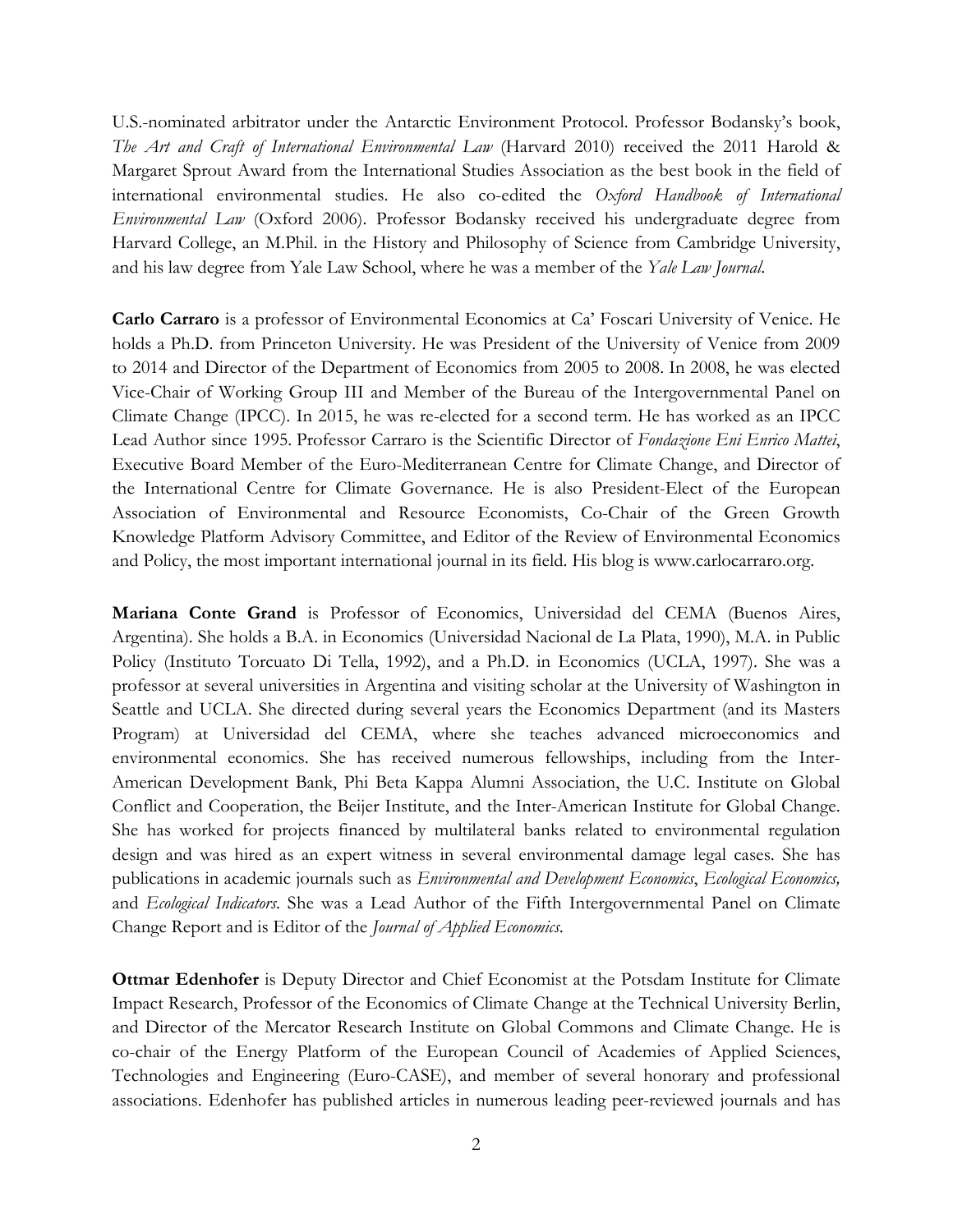authored a number of books. He is former Co-Chair of Working Group III of the Intergovernmental Panel on Climate Change. In this capacity he led the Fifth Assessment Report (AR5) cycle and co-edited the AR5 *Climate Change 2014 - Mitigation of Climate Change,* as well as the IPCC *Special Report on Renewable Energy Sources and Climate Change Mitigation*. Edenhofer's research explores climate and energy policy, the impact of induced technological change on mitigation costs and mitigation strategies, growth and development theory, public finance, game theoretic aspects of designing international agreements, and the science-policy interface.

**Kelly Sims Gallagher** is Professor of Energy and Environmental Policy and Director of the Center for International Environment and Resource Policy at The Fletcher School, Tufts University. She served in the Obama Administration as a Senior Policy Advisor in the White House Office of Science and Technology Policy and as Senior China Advisor for the Special Envoy for Climate Change at the U.S. State Department (2014 – 2015). Gallagher previously directed the Energy Technology Innovation Policy research group at the Harvard Kennedy School. She studies energy and climate policy in both the United States and China and specializes in the role of policy in spurring the development and deployment of cleaner and more efficient energy technologies. A Truman Scholar, she has an MALD and PhD in international affairs from The Fletcher School, and an AB from Occidental College. She is a member of the Council on Foreign Relations. Gallagher is editor of *Acting in Time on Energy Policy* (Brookings Institution Press 2009)—and author of *The Global Diffusion of Clean Energy Technologies: Lessons from China* (MIT Press 2014) and numerous academic articles and policy reports.

**Bård Harstad** was a faculty member at Northwestern University for eight years and is now a Professor of Economics at the University of Oslo. He has written on international agreements, conservation, and political economy in journals such as the *American Economic Review*, *Quarterly Journal of Economics*, *Journal of Political Economy*, *Review of Economic Studies*, and *American Political Science Review*. His paper "Buy Coal" received the Erik Kempe Award in Environmental and Resource Economics from the European Association of Environmental and Resource Economists as the best paper in the field by a European author, 2011-2012.

**Geoffrey Heal**, Donald C. Waite III Professor of Social Enterprise at Columbia Business School, is noted for contributions to economic theory and resource and environmental economics. He holds bachelors, masters, and doctoral degrees from Cambridge University. Author of eighteen books and about two hundred articles, Professor Heal is a Fellow of the Econometric Society, Past President of the Association of Environmental and Resource Economists, recipient of its prize for publications of enduring quality and a Life Fellow, recipient of the 2013 Best Publication Prize of the European Association of Environmental and Resource Economists, and a founder, Director, and chairman of the Board of the Coalition for Rainforest Nations, developers of the REDD policy for reducing deforestation by awarding carbon credits for forest conservation. Recent books include *Nature and the Marketplace, Valuing the Future,* and *When Principles Pay*. Professor Heal chaired a committee of the National Academy of Sciences on valuing ecosystem services, was a Commissioner of the Pew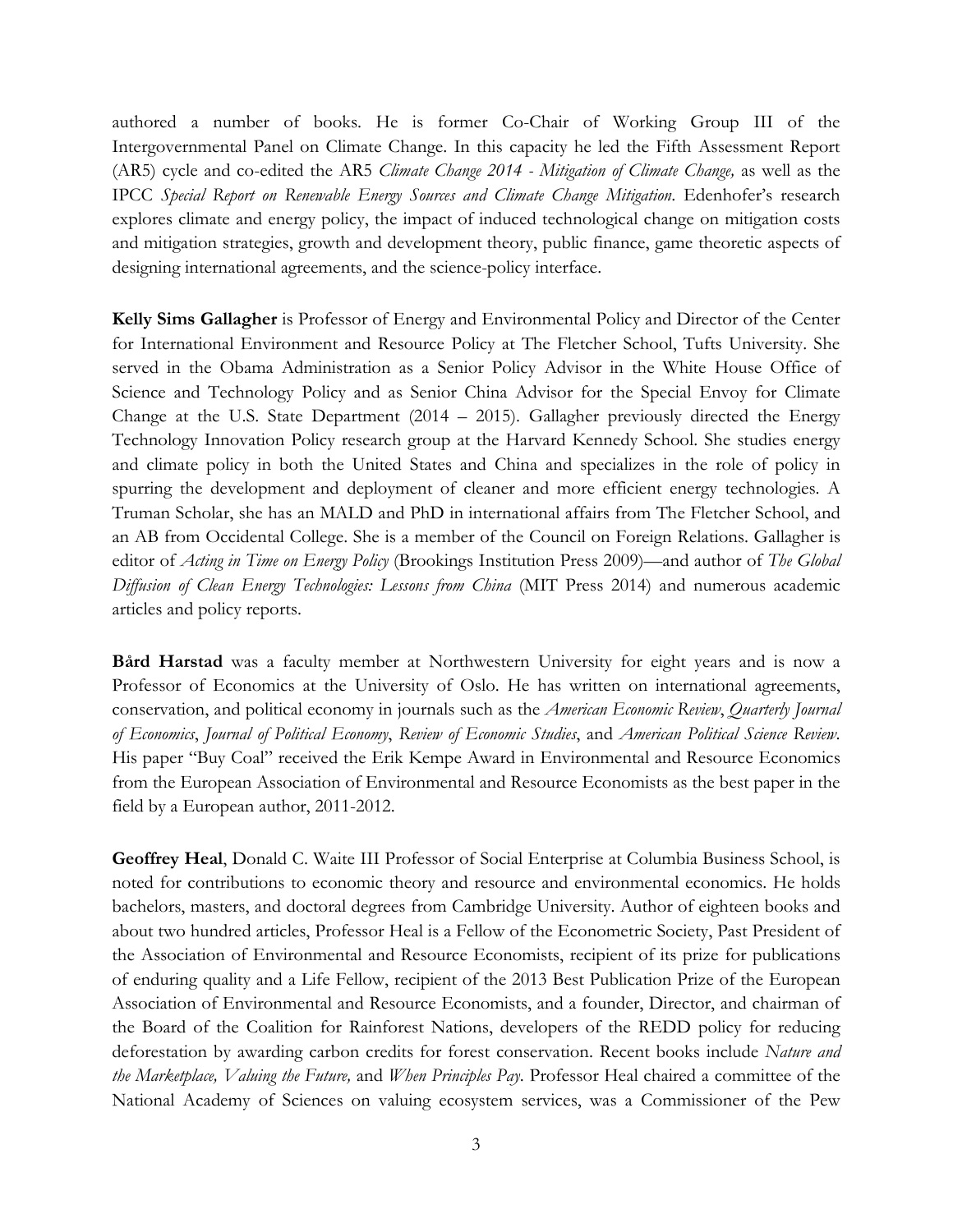Oceans Commission, was a coordinating lead author of the IPCC's Fifth Assessment Report, and was a member of President Sarkozy's Commission on the Measurement of Economic Performance and Social Progress*.*

**Nathaniel Keohane** is an economist, advocate, and expert on climate, environment, and energy issues in the United States and globally. Dr. Keohane is Vice President for Global Climate at Environmental Defense Fund (EDF). In 2011-2012, he served in the Obama Administration as Special Assistant to the President for Energy and Environment in the White House. Prior to joining the Administration, Dr. Keohane was Director of Economic Policy and Analysis and then Chief Economist at EDF, playing a lead role in efforts to enact comprehensive cap-and-trade legislation in Congress. Dr. Keohane is an Adjunct Professor of Law at New York University, and a past Senior Fellow and Lecturer in Global Affairs at Yale University's Jackson Institute. Before joining EDF in 2007, Dr. Keohane was an Associate Professor of Economics at the Yale School of Management. His research in environmental economics has been published in prominent academic journals, and he is the co-author of *Markets and the Environment* (2nd ed., Island Press, 2015), and co-editor of *Economics of Environmental Law* (Edward Elgar, 2009). He received his Ph.D. from Harvard University in 2001, and his B.A. from Yale College in 1993.

**Henry Lee** is the Jassim M. Jaidah Family Director of the Environment and Natural Resources Program within the Belfer Center for Science and International Affairs, Faculty Co-Chair of the Sustainability Science Program, and a Senior Lecturer in Public Policy—all at Harvard's Kennedy School of Government. Before joining the School in 1979, Mr. Lee spent nine years in Massachusetts state government as Director of the State's Energy Office and Special Assistant to the Governor for environmental policy. He has served on numerous state, federal, and private boards, and advisory committees on both energy and environmental issues. Additionally, he has worked with private and public organizations, including the InterAmerican Development Bank, the State of São Paulo, the U.S. Departments of Energy and Interior, the National Research Council, General Electric, the Massachusetts Department of Conservation and Recreation, and the U.S. EPA. His recent research interests focus on energy and transportation, China's energy policy, and public infrastructure projects in developing countries. Mr. Lee is the author of recent papers on both the U.S. and China, the economic viability of electric vehicles, and numerous case studies on energy and the environmental policy.

**Andrei Marcu** has been a pioneer with regard to climate change and greenhouse gas (GHG) markets. In the private sector, he has been Chief Executive Officer of BlueNext, the environmental exchange based in Paris, and Head of Regulatory Affairs, Environment and Climate Change for Mercuria Energy Trading (Geneva). Earlier in his career, Mr. Marcu had substantial experience in the electric power industry in Canada. He was the Founder and CEO of the International Emissions Trading Association (IETA), a business association dedicated to creating efficient and environmentally robust emissions markets for GHGs. He remains a Board Member of IETA. Mr. Marcu also acted as Senior Managing Director of the Word Business Council for Sustainable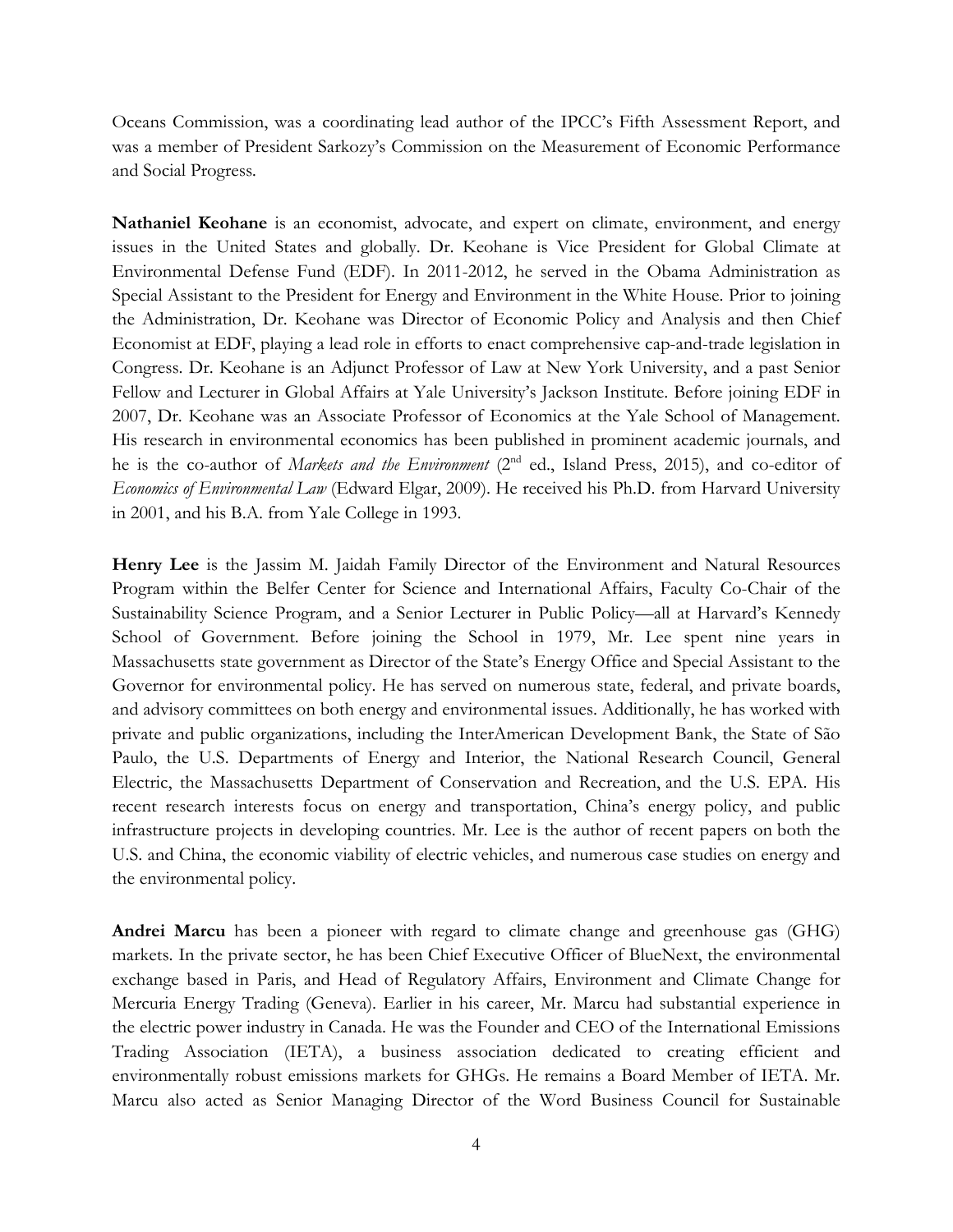Development in charge of Energy and Climate. He has collaborated with influential think tanks, including the Centre on Regulation in Europe (Brussels), the Centre for European Policy Studies (Brussels), and the International Centre for Trade and Sustainable Development (Geneva). Mr. Marcu currently advises governments on issues related to the UNFCCC negotiations and was one of the negotiators who contributed to the development of the markets section in the Paris Agreement.

**Brian Murray,** director of the Environmental Economics Program at Duke University's Nicholas Institute for Environmental Policy Solutions and interim director of the Duke University Energy Initiative, is widely recognized for his work on the economics of climate change policy. This includes the design of cap-and-trade policy elements to address cost containment and inclusion of offsets from traditionally uncapped sectors such as agriculture and forestry. Murray is among the original designers of the allowance price reserve approach for containing prices in carbon markets that was adopted by California and the Regional Greenhouse Gas Initiative (RGGI) cap-and-trade programs. Throughout his 21-year research career, he has produced many peer-reviewed publications on topics ranging from the design of market-based environmental policies and the effectiveness of renewable energy subsidies to the evaluation of programs to protect natural habitats such as forests, coastal, and marine ecosystems.

**Robert Orr** is Dean of the University of Maryland's School of Public Policy and Under Secretary-General and Special Advisor to the UN Secretary-General on Climate Change. Prior to joining the University of Maryland, Orr served as the assistant U.N. secretary-general for strategic planning from 2004 to 2014, and was the principal advisor to the secretary-general on counter-terrorism, peace building, women's and children's health, sustainable energy, food and nutrition, institutional innovation, public-private partnership, and climate change. Orr joined the United Nations from the Harvard Kennedy School, where he served as the executive director of the Belfer Center for Science and International Affairs. Prior to this, he served as director of the Council on Foreign Relations in Washington, D.C. He has served in senior posts in the government of the United States, including deputy to the United States ambassador to the United Nations and director of global affairs at the National Security Council, where he was responsible for peacekeeping and humanitarian affairs.

**Matthew Paterson** is Professor of International Politics at the University of Manchester. His research focuses on the political economy of global environmental change. His publications include *Global Warming and Global Politics* (1996), *Understanding Global Environmental Politics*, (2000), *Automobile Politics* (2007), *Climate Capitalism: Global Warming and the Transformation of the Global Economy* (with Peter Newell, 2010), and most recently *Transnational Climate Change Governance* (with Harriet Bulkeley and 8 others, Cambridge University Press 2014). He is currently focused on the political economy and cultural politics of climate change, and starting to work on the networked character of global climate governance.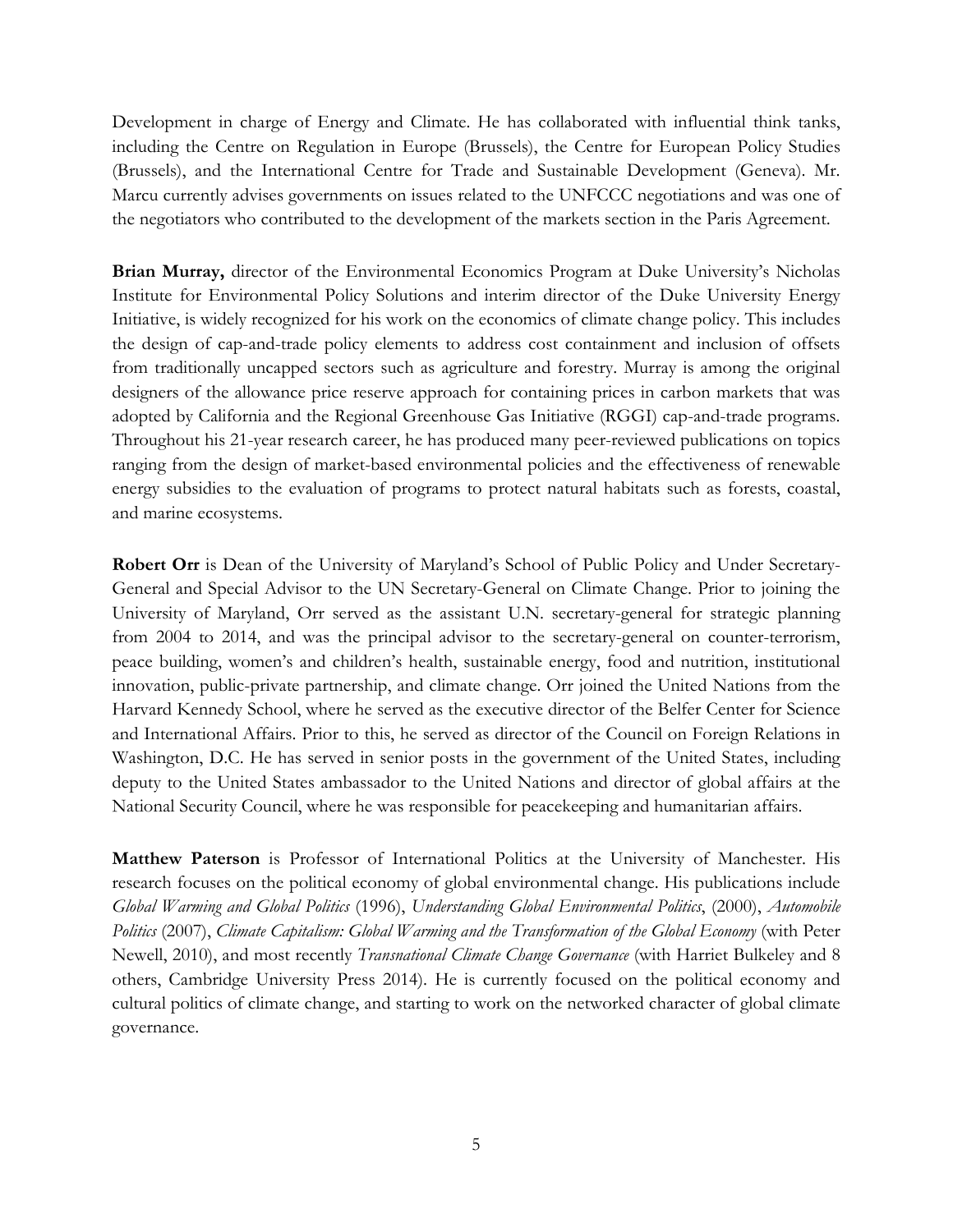**Billy Pizer** is Professor at the Sanford School of Public Policy and Faculty Fellow at the Nicholas Institute for Environmental Policy Solutions, both at Duke University. His current research examines how public policies to promote clean energy can effectively leverage private sector investments, how environmental regulation and climate policy can affect production costs and competitiveness, and how the design of market-based environmental policies can address the needs of different stakeholders. From 2008 until 2011, he was Deputy Assistant Secretary for Environment and Energy at the U.S. Department of the Treasury, overseeing Treasury's role in the domestic and international environment and energy agenda of the United States. Prior to that, he was a researcher at Resources for the Future for more than a decade. He has written more than thirty peer-reviewed publications, books, and articles, and holds a Ph.D. and M.A. in economics from Harvard University and BS in physics from the University of North Carolina at Chapel Hill.

**Qi Yue** is Assistant Researcher in China's National Center for Climate Change Strategy and International Cooperation (NCSC), within the National Development and Reform Commission. She graduated from Peking University in 2007 with her Bachelors degree in environmental science. She received her Ph.D. in natural resources in 2013 under a joint doctoral training program of the Chinese Academy of Sciences and the Max-Planck Society (Germany). She joined the International Cooperation Department of NCSC in 2013. She serves as a Chinese Delegate in the UNFCCC negotiations, prior to COP-21 in Paris focusing on ADP Workstream 2, Multilateral Assessment, as well as IAR outcome and issues relating to market and non-market mechanisms. She has also participated in the technical review of National Communication as a member of the Expert Reviewer Team. As a researcher, she is working on the following areas: country studies on climate targets and domestic policy and measures; transparency framework and methodologies; strategies for international climate cooperation; adaptation in urban areas; global climate governance; national low-carbon development strategies; sectoral technology needs assessment of China; and emission trading systems.

**Lavanya Rajamani** is professor at the Centre for Policy Research, New Delhi, where she researches legal issues relating to the environment (in particular climate change), international law, and human rights. She has authored or edited several books on international environmental law and is a frequent contributor to periodicals and academic journals. She is co-author of a forthcoming book, *International Climate Change Law*. Lavanya has worked on and analysed the international climate negotiations since 1998. Among other roles, she has served as a consultant to the UNFCCC Secretariat and as a negotiator for the Alliance of Small Island States. She was part of the UNFCCC core drafting and advisory team at the Paris negotiations. Lavanya has taught at Queens' College, Cambridge and at Worcester College, Oxford. She holds an LLM from Yale, a DPhil and BCL from Oxford, where she was a Rhodes scholar, and a B.A.LL.B. (Honours) from National Law School, Bangalore. She has held several visiting fellowships at Universities across the world, including most recently as the Sir Frank Holmes Visiting Fellow at the Victoria University of Wellington, New Zealand.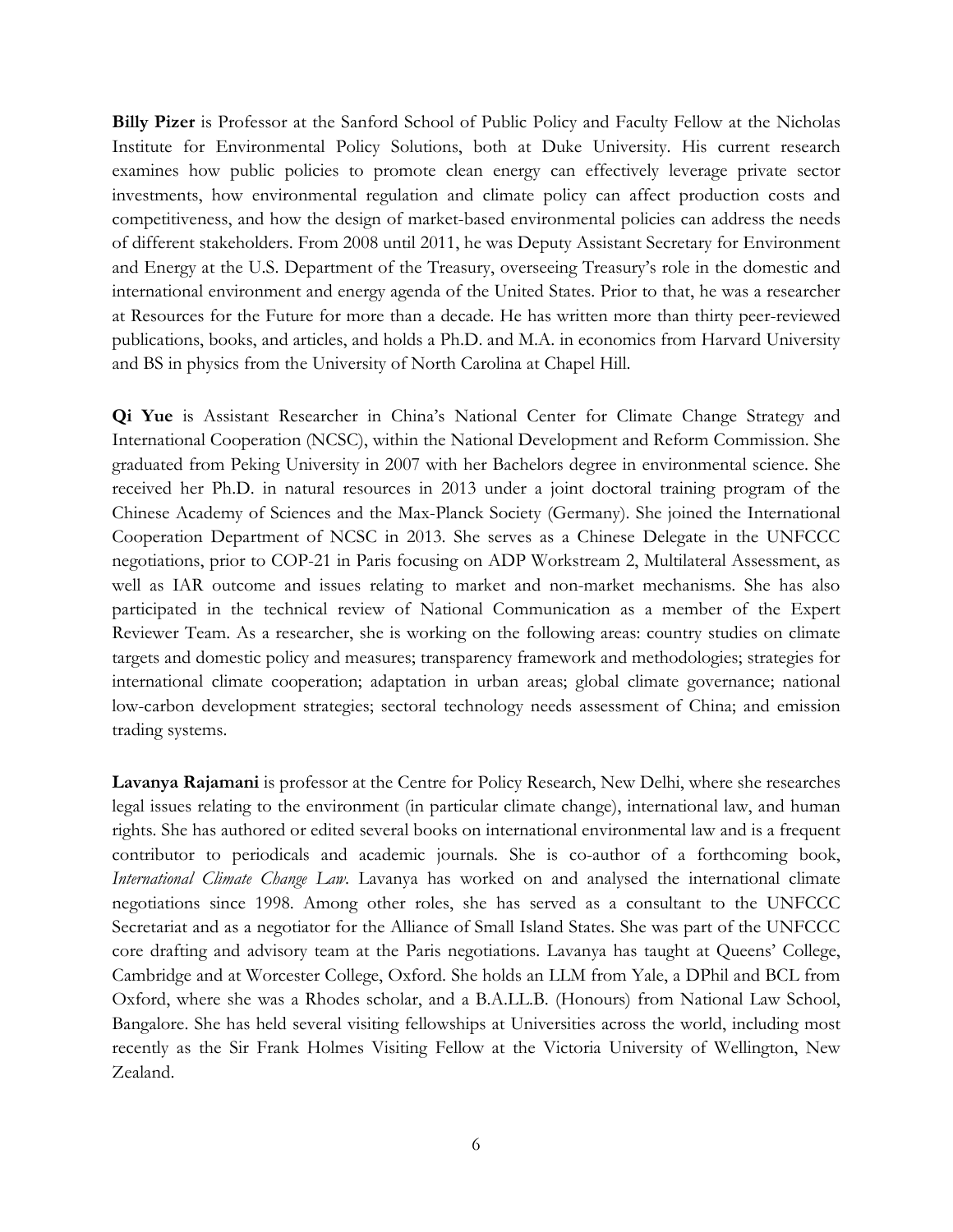**Robert Stavins** is the Albert Pratt Professor of Business and Government at the Harvard Kennedy School, Director of the Harvard Environmental Economics Program, Director of Graduate Studies for the Doctoral Programs in Public Policy and in Political Economy and Government, and Director of the Harvard Project on Climate Agreements. He is a University Fellow and member of the board of Resources for the Future, a Research Associate of the National Bureau of Economic Research, Editor of the *Journal of Wine Economics*, and an elected Fellow of the Association of Environmental and Resource Economics. He was formerly Chairman, Environmental Economics Advisory Committee, U.S. Environmental Protection Agency Science Advisory Board. He was a Coordinating Lead Author of the Fifth Assessment Report of the Intergovernmental Panel on Climate Change. Professor Stavins' research has examined diverse areas of environmental economics and policy, and his work has appeared in a hundred articles in academic journals and popular periodicals, and several books. He holds a B.A. in philosophy from Northwestern University, an M.S. in agricultural economics from Cornell, and a Ph.D. in economics from Harvard.

**Robert Stowe** is Executive Director of the Harvard Environmental Economics Program and Manager of the Harvard Project on Climate Agreements—both University-wide programs based in the Harvard Kennedy School (HKS). He is an Adjunct Lecturer at HKS, teaching a course on international climate-change policy. Stowe has been engaged through the Harvard Project in the annual Conferences of the Parties of the U.N. Framework Convention on Climate Change since 2007. He was a Contributing Author to a chapter on international cooperation in the Intergovernmental Panel on Climate Change's Fifth Assessment Report. Stowe has worked in nonprofit, academic, and business organizations, including as Vice President of Programs of the Citizens Network for Foreign Affairs, which provides assistance in agriculture and agribusiness to developing countries, and as a consultant to the World Bank and other organizations on agricultural management projects. Rob holds a Ph.D. in political science from the Massachusetts Institute of Technology and an A.B. in physics from Harvard College. He blogs on climate policy for *The Energy Collective*: http://theenergycollective.com/users/robertstowe.

**Alexander Thompson** (Ph.D., University of Chicago) is Associate Professor of Political Science and a Faculty Associate of the Mershon Center for International Security Studies at Ohio State University. His research focuses on the politics of international organizations and law, with applications in political economy, security and the environment. He is the author of *Channels of Power: The UN Security Council and U.S. Statecraft in Iraq* (Cornell) and articles in *International Organization*, *International Studies Quarterly*, the *European Journal of International Relations*, the *Journal of Conflict Resolution*, the *Journal of Legal Studies* and other outlets. Much of his current research is on the design of international climate change agreements, from both a theoretical and a policy perspective.

David Victor is an internationally recognized leader in research on energy and climate change policy, as well as energy markets. His research focuses on regulated industries and how regulation affects the operation of major energy markets. He has a dual understanding of the science behind climate change and how international and domestic public policy work. Victor authored "Global